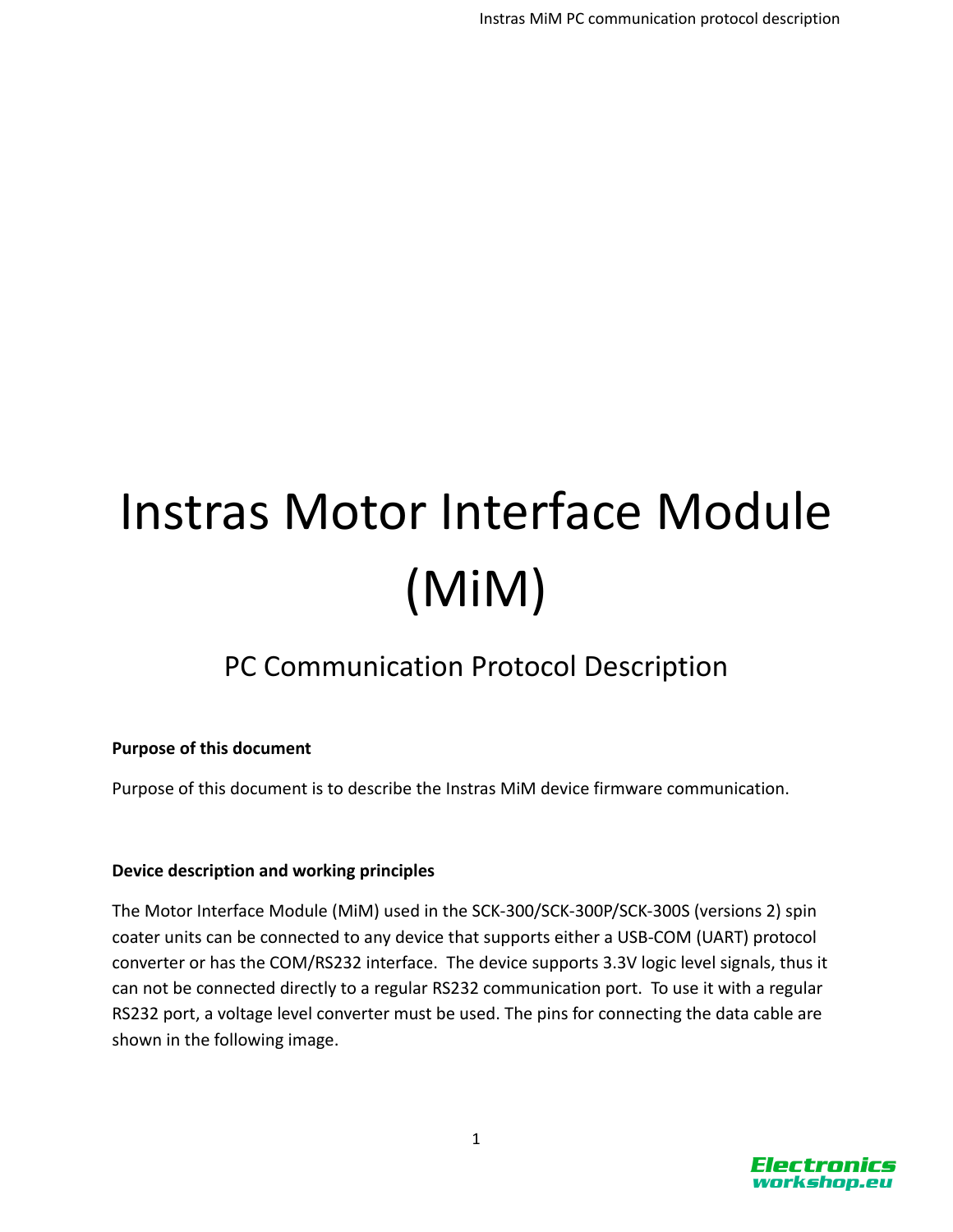*Beware – TX shows the pin through which it TRANSMITS the data, and RX – RECEIVES. In most of the cases it is necessary to connect the TX of one device with the RX of the other and vice versa.*

Instras MiM supports UART communication with 19200 baud rate, 8 data bits, 1 stop bit, RTS/CTS flow control and no parity bits. All commands and responses sent to or from the MiM are in text (ASCII) format. Every command and response ends with a new line (10 in ASCII table) and carriage return (13 in ASCII table ) symbols.

The MiM device can receive commands from and send responses to any external device with the appropriate UART adapter and control software. This allows setting and getting the current RPM of the spin coater motor, as well as controlling the stepper motor based SCK-300S.





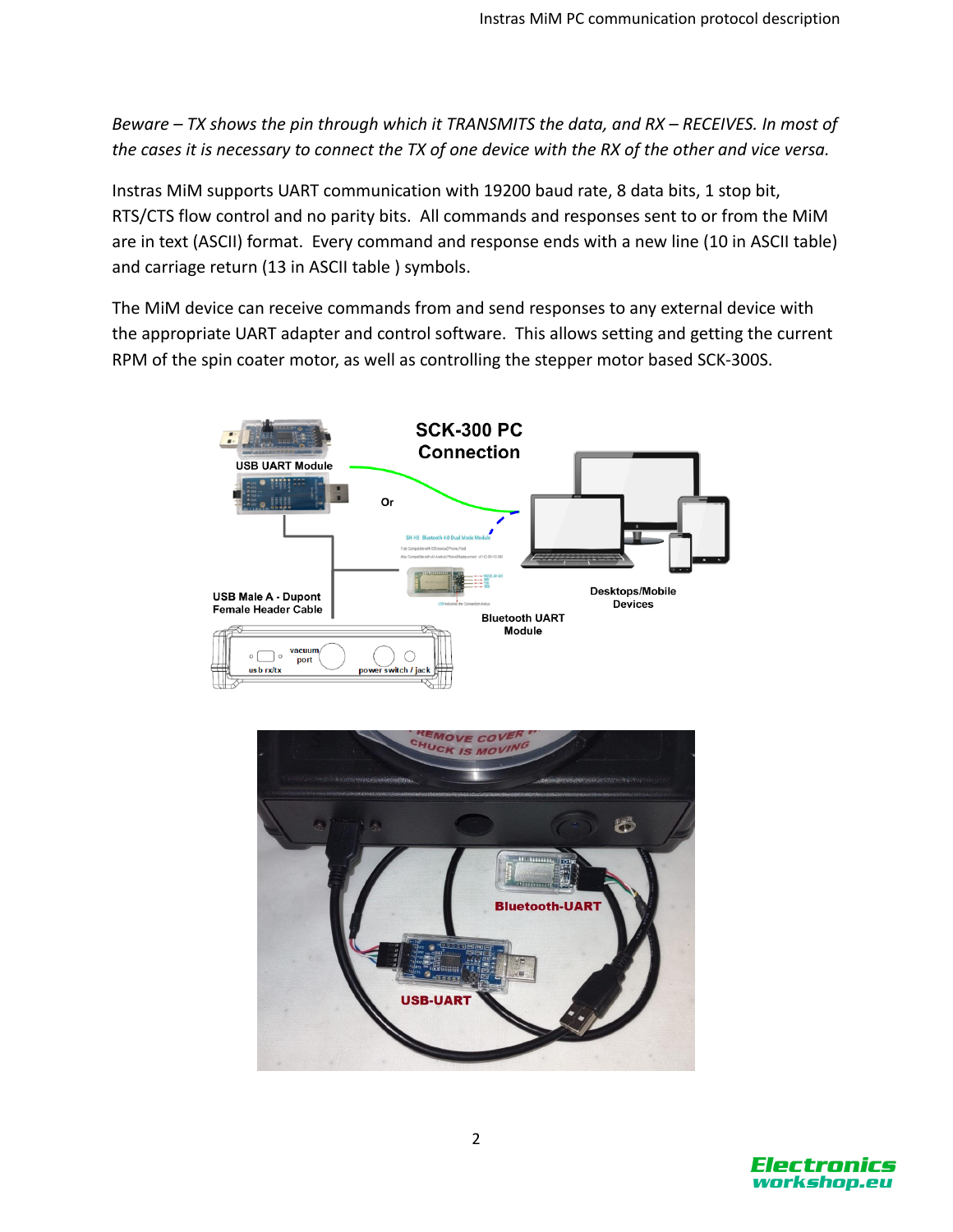# **Commands to Connect and Control SCK-300[P] (***version 2***) Spin Coater units.**

- 1. Send Commands to Initialize the SCK-300 unit. These must be sent every time the SCK is powered on since they are not stored on MiM board.
	- 1.1. Send command to set the Start PWM: "**SetStartPWM,0**". This is used to make sure the motor spins if the speed is set at rpms below 1000 rpms initially.
	- 1.2. Send command to set the motor profile slope: "**SetSlope,960**". This is the slope from the motor profile x100 to turn it into an integer. For the SCK-300 use a value of 740 instead.
	- 1.3. Send command to set the motor profile intercept: "**SetIntercept,500**". This is the intercept from the motor profile. For the SCK-300 use a value of 200 instead.
	- 1.4. Lastly, send command to turn on the spin coater motor: "**BLDCon**"
- 2. Send commands to set the desired speed in RPMs and measure the actual RPM value
	- 2.1. Send command to set speed to 1500 rpms: "**SetRPM,1500**". The speed can be changed while the motor is already spinning.
	- 2.2. Send command to get current speed: "**GetRPM**". This command is usually ran in a loop to continuously monitor speed.
	- 2.3. Send command to stop the motor: "**SetRPM,0**".
- 3. Send command to turn off motor: "**BLDCoff**"

# **Commands to Connect and Control SCK-300S (***version 2***) Spin Coater units.**

- 1. Send Commands to Initialize the SCK-300S unit.
	- 1.1. Send command to turn on the Stepper Driver: "**STEPon**".
	- 1.2. Send command to place the stepper motor is sleep mode: "**SleepOn**". This prevents power being sent to the stepper motor until it's ready to spin.
- 2. Send commands to set the desired speed in RPMs
	- 2.1. Implement a function to convert the desired RPM to frequency value to send to the MiM board [\(see sample code\)](https://github.com/ns96/SCKTalk/blob/master/src/org/instras/sck/MiMTalk.java#L345).
	- 2.2. Send command to get the motor out if sleep mode: "**SleepOff**". This sends power to the stepper motor.
	- 2.3. Send command set the desired frequency (i.e rpm speed): "**SetFreq,nnnn**". The speed can be changed while the motor is already spinning.
	- 2.4. Send command to spin the motor in clockwise direction: "**MoveUp,10000000**". This will start the stepper motor spinning. You should note that unlike the regular SCK-300 motor, stepper motors can't be arbitrarily set to spin at any speed. The speed needs to be slowly increased, otherwise the motor might not spin at all.
	- 2.5. Send command to get the current frequency: "**GetFreq**". This command is used